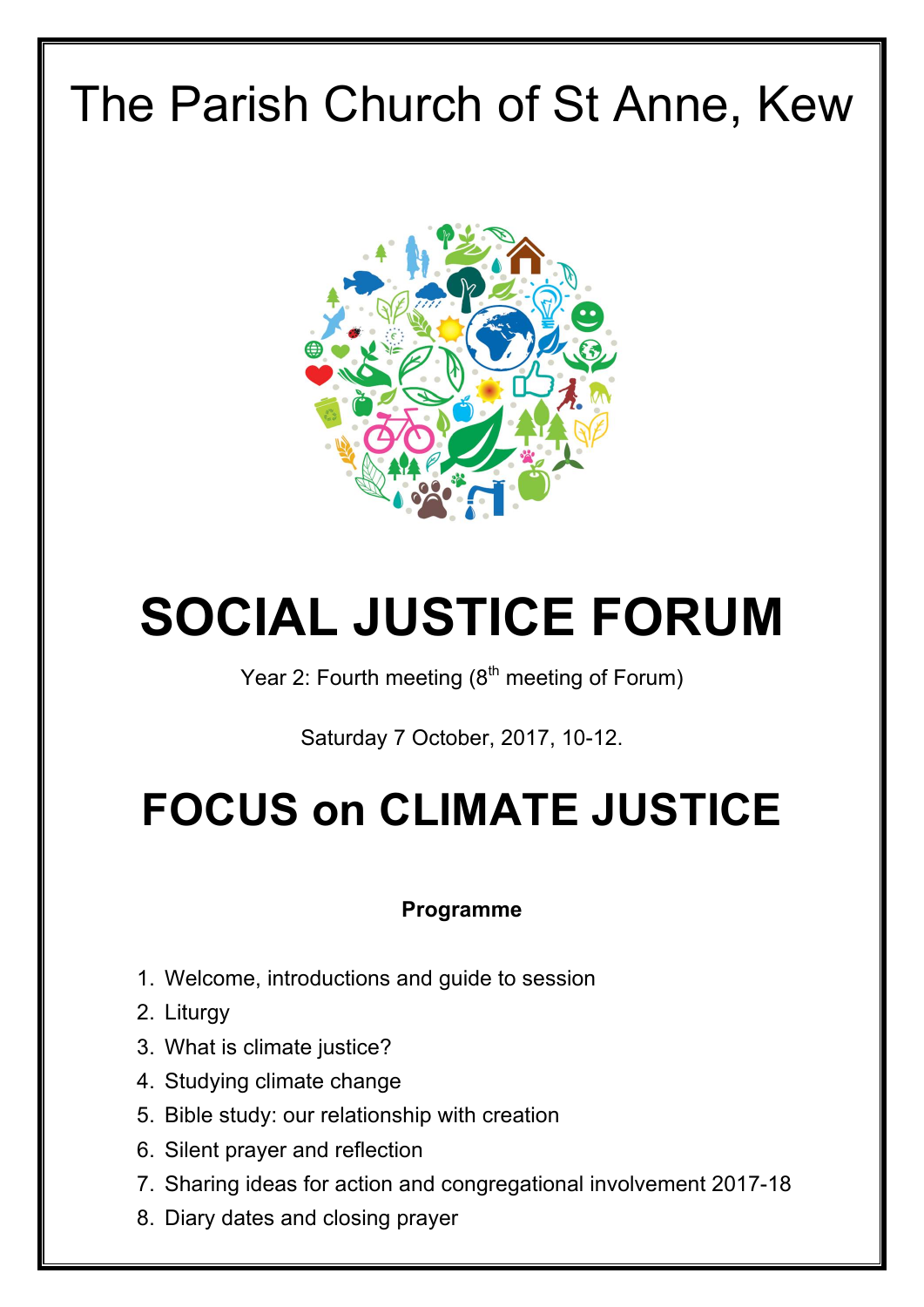## **1. WELCOME, INTRODUCTIONS and GUIDE TO SESSION**.

## **2. LITURGY (from this year's Harvest Supper liturgy)**

## **Canticle of St Francis of Assisi: A song of Brother Sun, followed by verses from the psalms.** *To be said in rotation*:

1. Most High, all-powerful, good Lord, to you be praise, glory, honour and all blessing

2. Only to you, Most High, do they belong, and no one is worthy to call upon Your Name.

3. May you be praised my Lord, with all your creatures, especially Brother Sun, through whom you lighten the day for us. He is beautiful and radiant with great splendour, he signifies you, O Most High

4. Be praised my Lord, for Sister Moon and the stars, Clear and precious and lovely, they are formed in heaven.

5. Be praised my Lord, for Brother Wind, and by air and clouds, clear skies and all weathers, by which you give sustenance to all your creatures.

6. Be praised my Lord, for Sister Water, So useful, humble, precious and pure.

7. Be praised my Lord for Brother Fire, by whom the night is illumined for us, he is beautiful and cheerful, full of power and strength.

8. Be praised my Lord for Sister, our Mother Earth, who sustains and governs us, and produces diverse fruits and coloured flowers and grass.

9. Give thanks to the Lord, for he is good, for his mercy endures for ever. *Psalm136 v2*

10. Let everything that has breath praise the Lord. Alleluia! *Psalm 150 v.6*

*From Celebrating Common Prayer, Canticle 63, p232 and Psalms*

**Prayer.** Said slowly together

Loving God, give me ears to hear your word in the prophets of today; the wisdom to understand your message; and the courage to respond. We pray in the name of our Lord Jesus Christ. Amen.

*From: Barbara Wood (1986) Our world, God's world. Bible Reading Fellowship*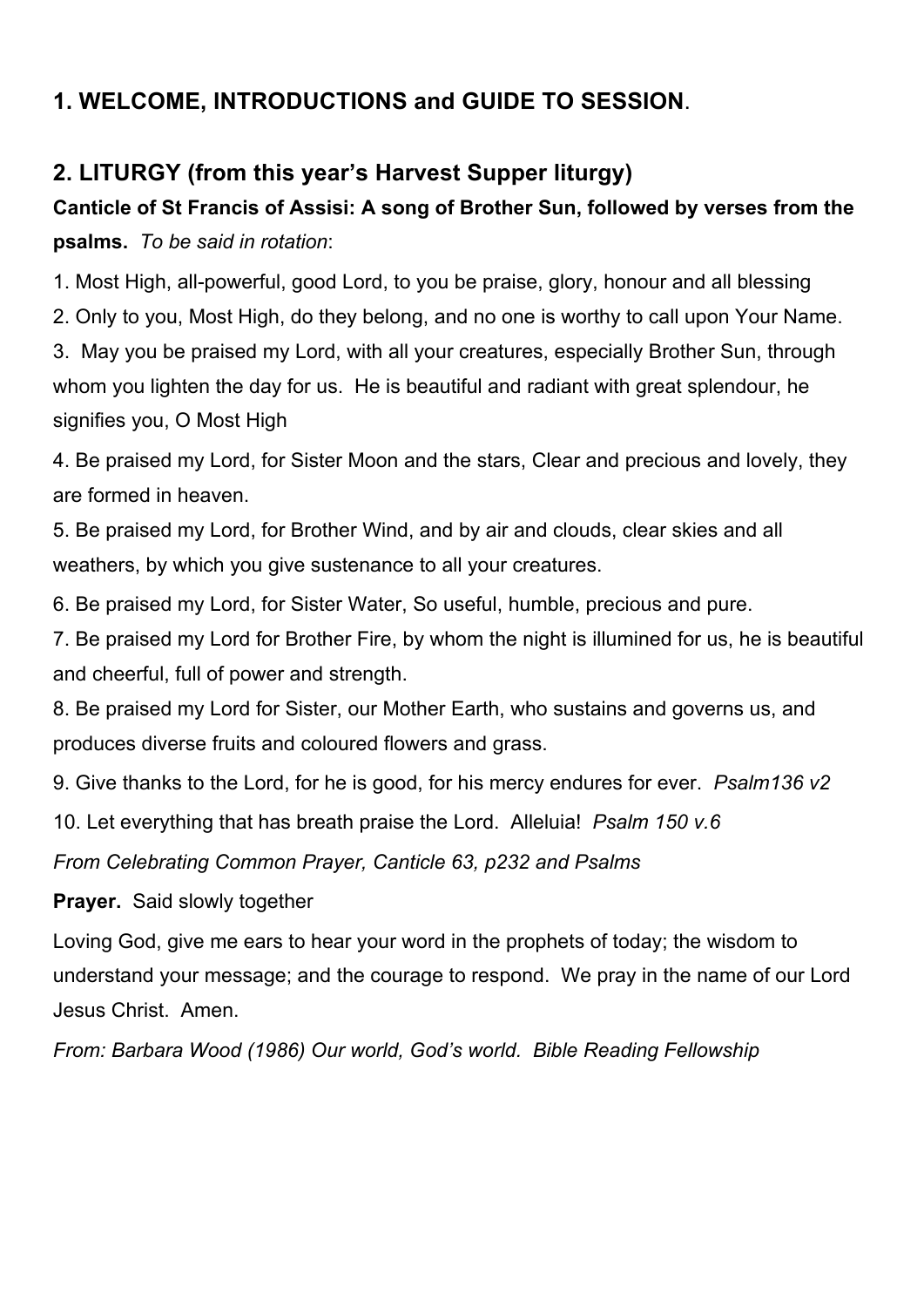## **3. WHAT IS CLIMATE JUSTICE?**

Climate **justice** is about how climate change is having a particularly adverse effect on the more disadvantaged peoples of our world:

"At its heart, climate change is a justice issue. Climate change disproportionately affects the most vulnerable and the least culpable. Essentially, those that are most responsible for creating the problem tend not to be the ones that experience the most severe consequences." *(United Society Partners in the Gospel (2016?) Faith in a changing climate.* 

'As leaders and representatives of faith communities and faith-based organisations in the UK, we wish to highlight the very real threat to the world's poor and to our fragile creation, from the threat of catastrophic climate change. The developed world is primarily responsible for the already visible effects of global heating. **Justice** requires that we take responsibility for slowing the rise in global temperature.' (*Faith and Climate Change Seminar hosted by the Archbishop of Canterbury at Lambeth Palace 29th October 2009)*

**3b. What are the known links between climate change and refugees?** The factors that cause people to leave their country and seek to live elsewhere in the world are complex. War and conflict are overwhelmingly the main reasons. However, repeated crop failures, or loss of livestock, through drought, conflict over food scarcity and rising sea levels may result in people moving. Lord Stern, in his review of the Economics of Climate Change (2009), says that if global temperatures rise, there will be inevitable migration of millions of people because parts of the world will become inhabitable.

## **4. STUDYING CLIMATE CHANGE**

Source: http://www.metoffice.gov.uk/climate-guide/climate-change (30.7.17)

**1. What is Climate change?** Climate change is a large-scale, long-term shift in the planet's weather patterns or average temperatures.

**2. What is the difference between weather and climate**? Climate is how the weather changes over a long period of time – typically over 30 years. It can be thought of as the average weather over a long period.

#### **3. What are the main features of climate change?**

**i. Higher temperatures.** Scientific research shows that the climate - that is, the average temperature of the planet's surface - has risen by 0.89 °C from 1901 to 2012. Compared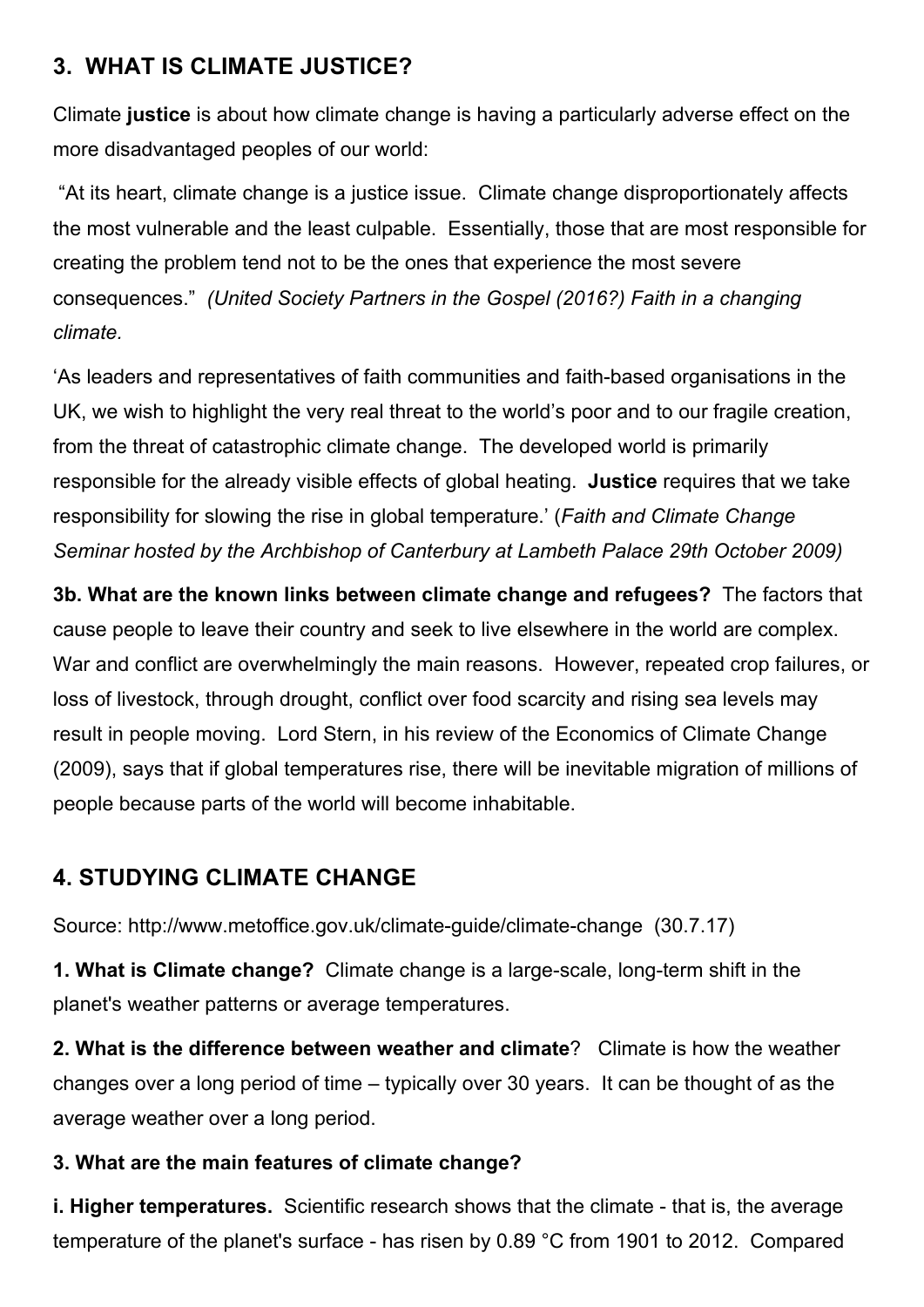with climate change patterns throughout Earth's history, the rate of temperature rise since the Industrial Revolution is extremely high.

**ii. Changing rainfall.** There have been observed changes in precipitation, but not all areas have data over long periods. Rainfall has increased in the mid-latitudes of the northern hemisphere since the beginning of the 20th century. There are also changes between seasons in different regions. For example, the UK's summer rainfall is decreasing on average, while winter rainfall is increasing. There is also evidence that heavy rainfall events have become more intensive, especially over North America.

**iii. Changes in nature.** Changes in the seasons (such as the UK spring starting earlier, autumn starting later) are bringing changes in the behaviour of species, for example, butterflies appearing earlier in the year and birds shifting their migration patterns.

**iv. Sea level rises.** Since 1900, sea levels have risen by about 10 cm around the UK and about 19 cm globally, on average. The rate of sea-level rise has increased in recent decades.

**v. Retreating glaciers.** Glaciers all over the world - in the Alps, Rockies, Andes, Himalayas, Africa and Alaska - are melting and the rate of shrinkage has increased in recent decades.

**vi. Sea ice.** Arctic sea-ice has been declining since the late 1970s, reducing by about 4%, or 0.6 million square kilometres (an area about the size of France) per decade. At the same time Antarctic sea-ice has **increased**, but at a slower rate of about 1.5% per decade.

**vii. Ice sheets.** The Greenland and Antarctic ice sheets, which between them store the majority of the world's fresh water, are both shrinking at an accelerating rate.

#### **Time-line of developing science of climate change**

| <b>Date</b> | <b>Developments and responses</b>                                                                                                                                                                                                                                                             |
|-------------|-----------------------------------------------------------------------------------------------------------------------------------------------------------------------------------------------------------------------------------------------------------------------------------------------|
|             | 1820s   French mathematician, Joseph Fourier (1768-1830), posited<br>the idea that different gases in the atmosphere absorb<br>different amounts of radiation (now called 'the greenhouse'<br>effect)                                                                                         |
| 1859        | Irish physicist, John Tyndall (1820-1893), established that<br>molecules of water vapour, carbon dioxide, methane, nitrous<br>oxide and ozone (now called 'greenhouse gases') absorbed<br>heat radiation and hence maintained the earth's surface<br>warmer than would otherwise be the case. |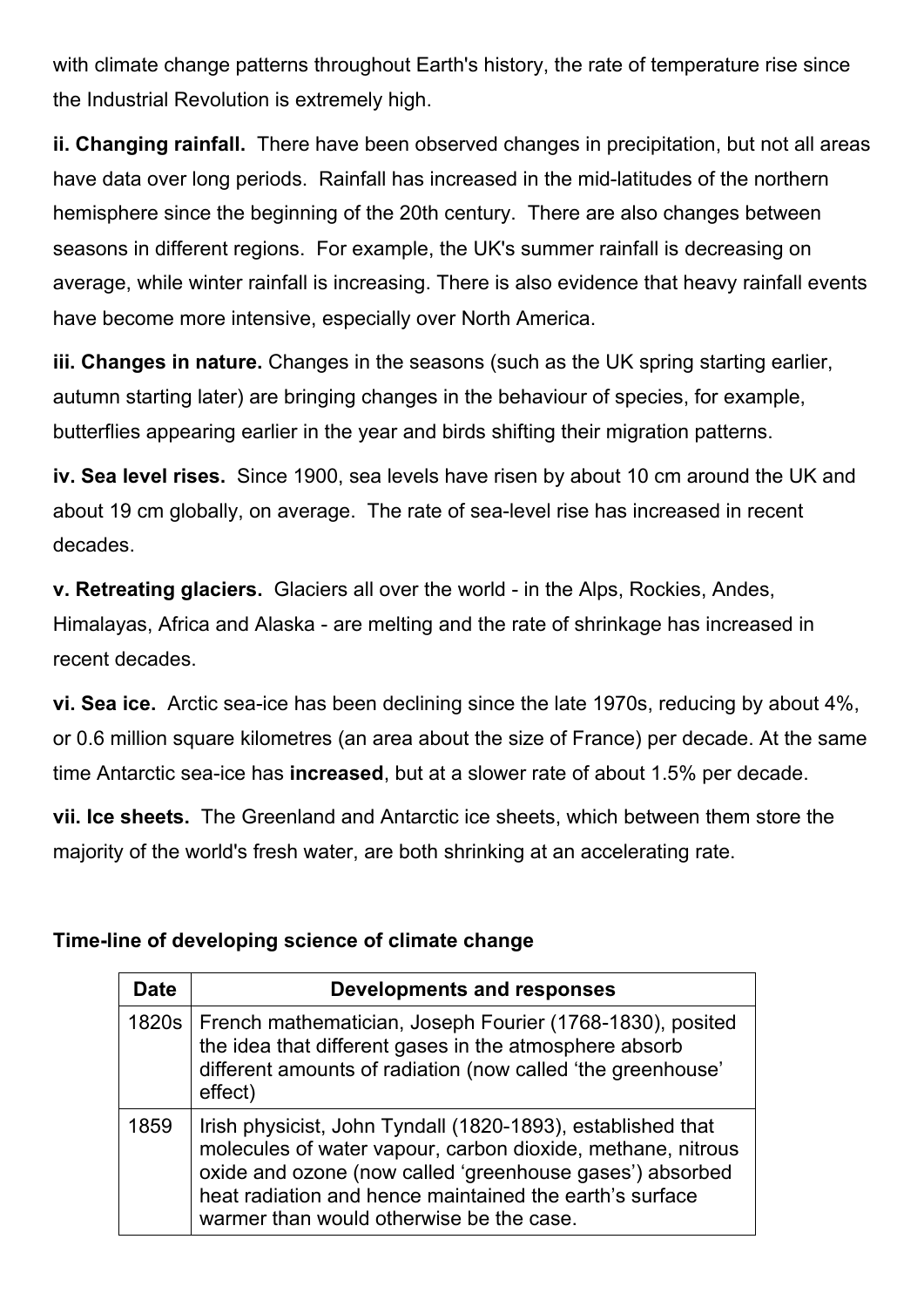| 1895 | Swedish scientist and Nobel Prize winner Svante Arrhenius<br>(1859-1927) argued that halving or doubling the<br>concentration of CO2 in the atmosphere could lead to<br>changes in the average surface air temperature of the Earth<br>of between 4 and 5 degrees Celsius.                                                                                 |
|------|------------------------------------------------------------------------------------------------------------------------------------------------------------------------------------------------------------------------------------------------------------------------------------------------------------------------------------------------------------|
| 1938 | English steam engineer Guy Callender (1897-1964) was the<br>first person to posit an empirical link between the rising<br>concentration of CO2 in the atmosphere and increase in<br>world temperatures                                                                                                                                                     |
| 1957 | Mauna Loa Observatory in Hawaii began monitoring CO2 in<br>the atmosphere. It shows a steady overall increase in<br>atmospheric concentration of CO2 from then until today.                                                                                                                                                                                |
| 1972 | First United Nations conference, held in Stockholm, focusing<br>on human interactions with the environment. One of the<br>seminal issues that emerged from the conference was the<br>recognition for poverty alleviation for protecting the<br>environment. Twenty six principles, all still relevant, were<br>agreed.                                     |
| 1973 | European Economic Community set up the Environmental<br>and Consumer Protection Directorate, and composed the<br>first Environmental Action Program.                                                                                                                                                                                                       |
|      | Publication of Small is Beautiful: a study of economics as if<br>people mattered by E F Schumacher. Schumacher was an<br>economist at the National Coal Board and part of his book is<br>a powerful attack on treating the planet as though it is<br>infinitely expendable.                                                                                |
| 1988 | Intergovernmental Panel on Climate Change (IPCC) was set<br>up by the World Meteorological Organization (WMO) and the<br>United Nations Environment Program (UNEP) to prepare,<br>based on available scientific information, assessments on all<br>aspects of climate change and its impacts, with a view of<br>formulating realistic response strategies. |
| 1990 | First Assessment Report of the IPCC. This broadly<br>confirmed Callender's view (see below). It underlined the<br>importance of climate change as a challenge requiring<br>international cooperation to tackle its consequences                                                                                                                            |
| 1992 | United Nations Framework Convention on Climate Change is<br>the key international treaty to reduce global warming and<br>cope with the consequences of climate change. It came into<br>force in 1994 and has been ratified by 197 countries.                                                                                                               |
| 1996 | Second Assessment Report of the IPCC said that there is 'a<br>discernible human influence on global climate'.                                                                                                                                                                                                                                              |
| 2001 | Third Assessment Report of the IPCC concluded that 'most<br>of the observed warming over the last fifty years is likely to                                                                                                                                                                                                                                 |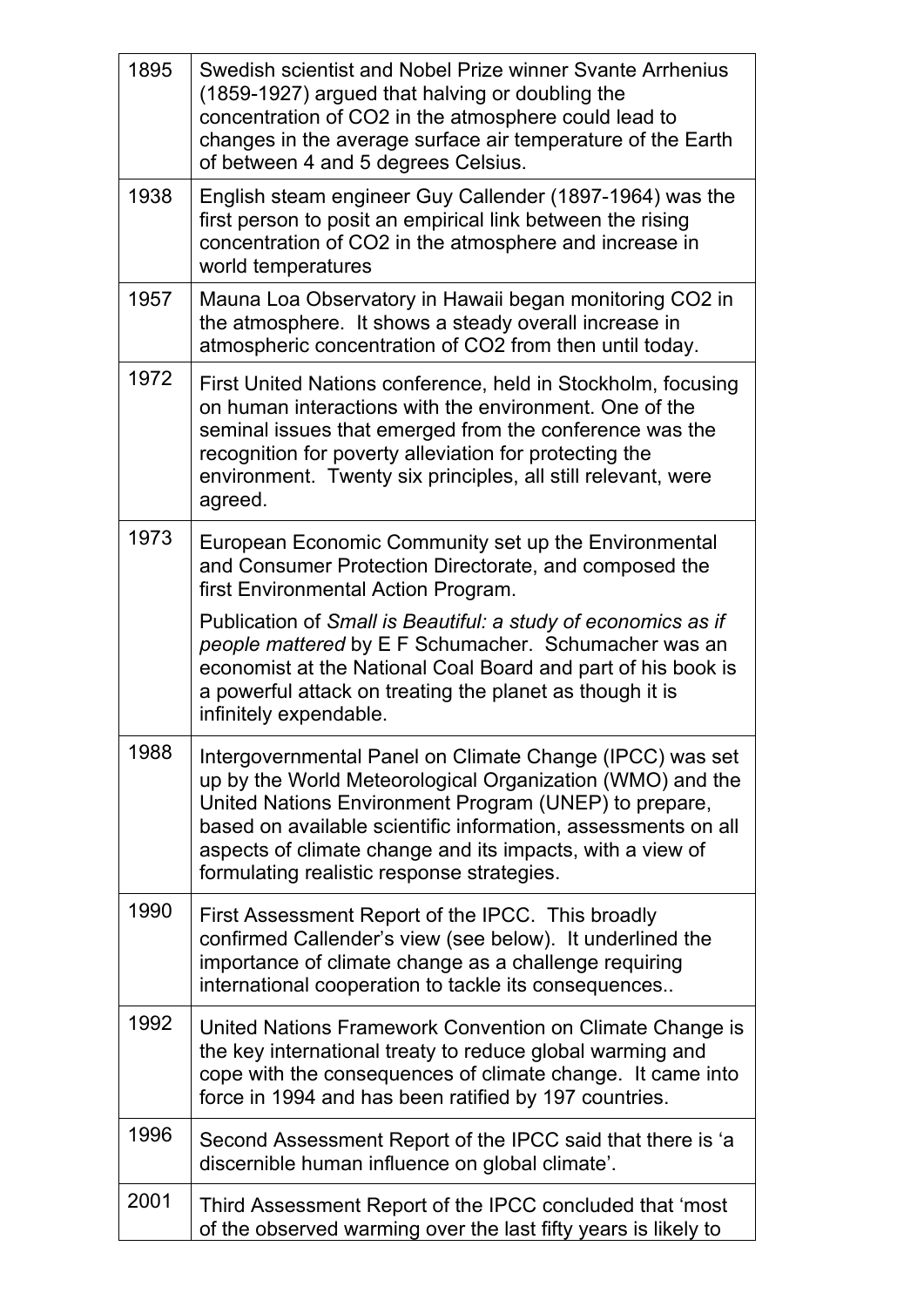|                      | have been due to the increase in greenhouse gas<br>emissions'.                                                                                                                                                                                                                                                                                                                                                                                                                                                                                                                                                                                                                                                                                                                                                                                                                                     |
|----------------------|----------------------------------------------------------------------------------------------------------------------------------------------------------------------------------------------------------------------------------------------------------------------------------------------------------------------------------------------------------------------------------------------------------------------------------------------------------------------------------------------------------------------------------------------------------------------------------------------------------------------------------------------------------------------------------------------------------------------------------------------------------------------------------------------------------------------------------------------------------------------------------------------------|
| 2005                 | Kyoto Protocol. This international agreement linked to the<br>United Nations Framework Convention on Climate Change<br>commits its Parties by setting internationally binding<br>emission reduction targets. Recognizing that developed<br>countries are principally responsible for the current high<br>levels of GHG emissions in the atmosphere as a result of<br>more than 150 years of industrial activity, the Protocol places<br>a heavier burden on developed nations under the principle of<br>"common but differentiated responsibilities."                                                                                                                                                                                                                                                                                                                                              |
| 2007                 | Fourth Assessment Report of the IPCC reported that 'most of<br>the observed increase in global average temperatures since<br>the mid-twentieth century is very likely (greater than 90%<br>confidence) due to the observed increase in green house gas<br>concentrations caused by human activity.' It paid greater<br>attention to the integration of climate change with sustainable<br>development policies and relationships between mitigation<br>and adaptation.                                                                                                                                                                                                                                                                                                                                                                                                                             |
| 2007                 | Nobel Peace Prize awarded to IPCC and to AI Gore (USA)<br>"for their efforts to build up and disseminate greater<br>knowledge about man-made climate change, and to lay the<br>foundations for the measures that are needed to counteract<br>such change".                                                                                                                                                                                                                                                                                                                                                                                                                                                                                                                                                                                                                                         |
| 2008                 | Stern Review to the UK government on the economics of<br>climate change: "The scientific evidence is now<br>overwhelming: climate change is a serious global threat, and<br>it demands an urgent global response. This Review has<br>assessed a wide range of evidence on the impacts of climate<br>change and on the economic costs, and has used a number<br>of different techniques to assess costs and risks. From all of<br>these perspectives, the evidence gathered by the Review<br>leads to a simple conclusion: the benefits of strong and early<br>action far outweigh the economic costs of not acting. Climate<br>change will affect the basic elements of life for people around<br>the world –access to water, food production, health, and the<br>environment. Hundreds of millions of people could suffer<br>hunger, water shortages and coastal flooding as the world<br>warms". |
| 2008                 | UK Climate Change Act. "It is the duty of the Secretary of<br>State to ensure that the net UK carbon account for the year<br>2050 is at least 80% lower than the 1990 baseline".                                                                                                                                                                                                                                                                                                                                                                                                                                                                                                                                                                                                                                                                                                                   |
| 2013<br>and<br>2014. | Fifth Assessment Report of the IPCC. Warming of the<br>climate system is unequivocal human influence on the<br>climate system is clear. The risk and impact will vary<br>substantially around the world.                                                                                                                                                                                                                                                                                                                                                                                                                                                                                                                                                                                                                                                                                           |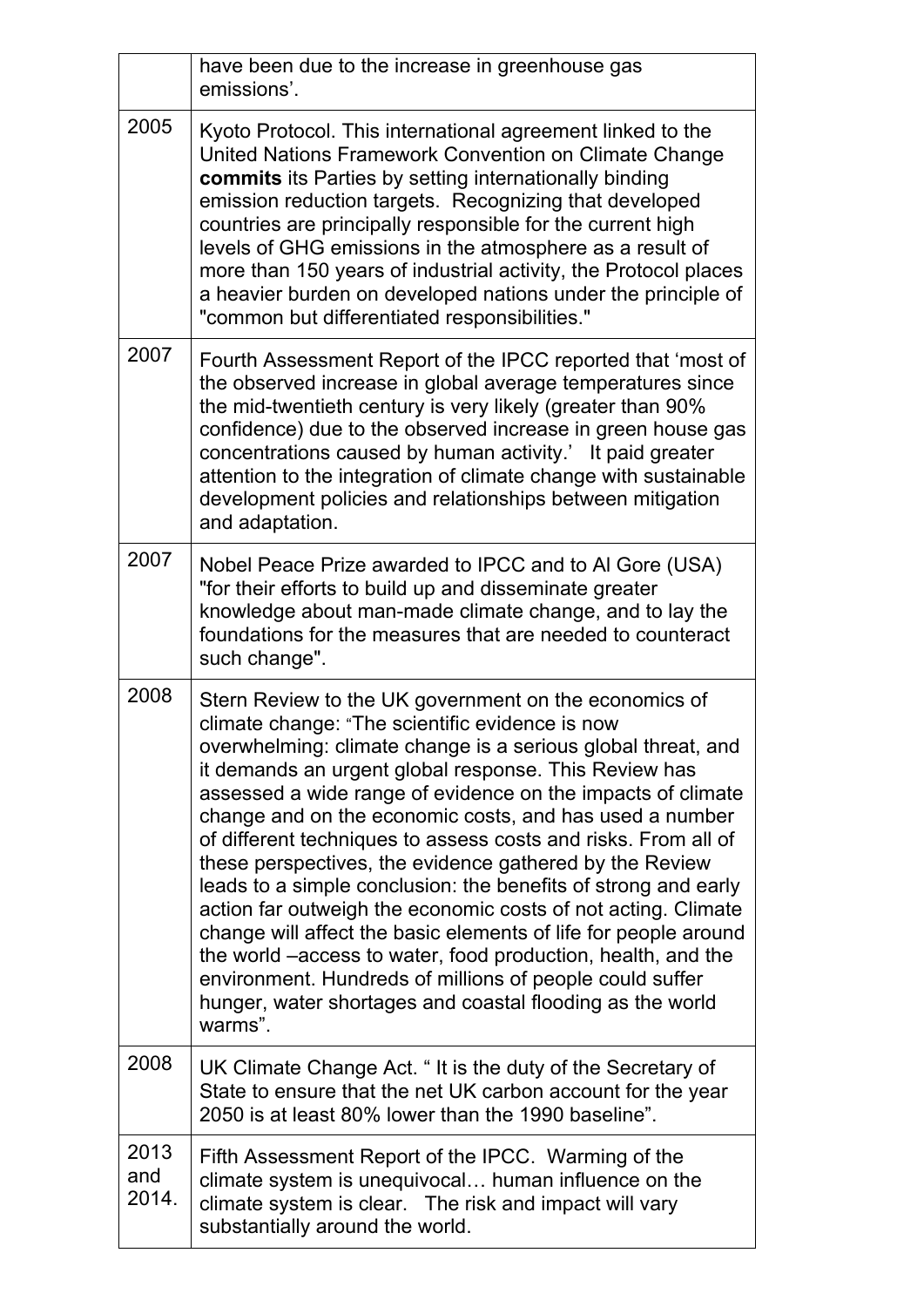| 2013 | UK Committee on Climate Change Review, fourth carbon<br>budget review. This largely endorses the Fifth Assessment<br>Report (see above) 'current evidence continues to point<br>towards major risks to human welfare and ecological<br>systems over the 21 <sup>st</sup> century as a result of human-induced<br>climate change'.                                                                                                                                                                                                                                                                                                                                                                                                                                                                                                                                                                                                   |
|------|-------------------------------------------------------------------------------------------------------------------------------------------------------------------------------------------------------------------------------------------------------------------------------------------------------------------------------------------------------------------------------------------------------------------------------------------------------------------------------------------------------------------------------------------------------------------------------------------------------------------------------------------------------------------------------------------------------------------------------------------------------------------------------------------------------------------------------------------------------------------------------------------------------------------------------------|
| 2016 | The Paris Agreement builds upon the UN Convention and -<br>for the first time – brings all nations into a common cause to<br>undertake ambitious efforts to combat climate change and<br>adapt to its effects, with enhanced support to assist<br>developing countries to do so. As such, it charts a new<br>course in the global climate effort. The central aim is to<br>strengthen the global response to the threat of climate<br>change by keeping a global temperature rise this century well<br>below 2 degrees Celsius above pre-industrial levels and to<br>pursue efforts to limit the temperature increase even further<br>to 1.5 degrees Celsius. Additionally, the agreement aims to<br>strengthen the ability of countries to deal with the impacts of<br>climate change(particularly) supporting action by<br>developing countries and the most vulnerable countries, in<br>line with their own national objectives. |
| 2017 | The United States of America pulls out of Paris agreement.                                                                                                                                                                                                                                                                                                                                                                                                                                                                                                                                                                                                                                                                                                                                                                                                                                                                          |

**Source:** Mostly Atkinson D (2016) Climate science: an outline of the basic science of human –induced climate change. Appendix 1 of Sustainable faith: a green gospel for the age of climate change, by N L Bull and M McAllister  $+$  information from web sites of organisations mentioned above.

## **Timeline of Church of England and Southwark diocesan involvement in climate**

#### **change**

| <b>Date</b> | <b>Developments and responses</b>                                                                                                                                                                                                                |
|-------------|--------------------------------------------------------------------------------------------------------------------------------------------------------------------------------------------------------------------------------------------------|
| 2001        | Bishops of Church of England studied in detail the<br>scientific, theological and practical implications of<br>environmental issues.                                                                                                             |
| 2002        | Each Bishop asked to appoint a Diocesan Environment<br>Officer                                                                                                                                                                                   |
| 2005        | General Synod debated Sharing God's Planet (a report<br>from the Church's Mission and Public Affairs Council) and<br>called upon the whole Church to engage with the issues<br>of climate change and energy use at every level in the<br>Church. |
| 2006        | Church of England launched Shrinking the Footprint, the<br>Church of England's environmental campaign.                                                                                                                                           |
| 2007        | Southwark Diocese environmental policy: "Taking care of                                                                                                                                                                                          |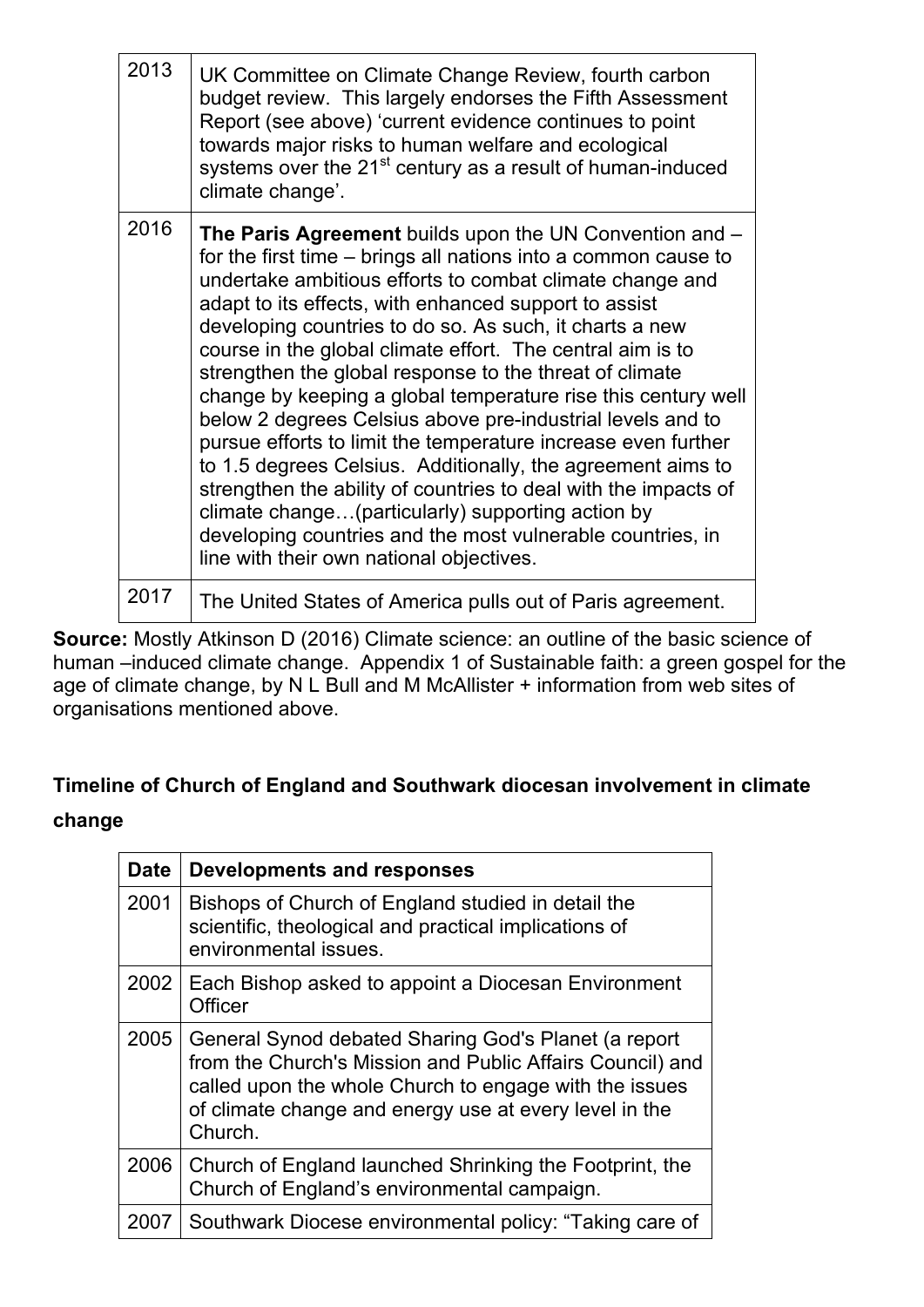|      | God's creation".                                                                                                                                                                                                                   |
|------|------------------------------------------------------------------------------------------------------------------------------------------------------------------------------------------------------------------------------------|
| 2008 | General Synod debated and voted to endorse the<br>recommendations as set out in Climate Change and<br>Human Security: Challenging an Environment of<br>Injustice (a document drawn up the Mission and Public<br>Affairs Division). |
| 2009 | The Church of England's Seven Year Plan on climate<br>change and the environment.                                                                                                                                                  |
| 2012 | Hope for the Future: Christian discipleship in the context<br>of climate change. A report and study guide by the<br>Methodist Church, the United Reformed Church and the<br><b>Baptist Union of GB</b>                             |
| 2012 | Ash Wednesday Declaration by Operation Noah                                                                                                                                                                                        |
| 2014 | Climate coalition                                                                                                                                                                                                                  |
| 2015 | Pope Francis encyclical: Laudato si - on care for our<br>common home.                                                                                                                                                              |
| 2015 | <b>Focus on the Paris climate summit with an updated</b><br>Lambeth declaration signed by leaders of all the main<br>religious groups in the UK.                                                                                   |
| 2016 | Eco Church Award scheme launched                                                                                                                                                                                                   |
| 2017 | Church of England Environmental Working Group's first<br>three year plan: report on the work so far. New<br>Creationtide resources produced.                                                                                       |

**Source: http://www.churchcare.co.uk/about-us and other sources** 

## **5. BIBLE STUDY: our relationship with creation.** Extracts from Genesis, *New*

*Jerusalem Bible)*

In the beginning **God** created heaven and earth. (1.1)

God said, "Let us make man in our own image, in the likeness of ourselves, and let them be masters of the fish of the sea, the birds of heaven, the cattle, all the wild animals and all the creatures that creep along the ground." God created man in the image of himself, in the image of God he created him, male and female he created them. God blessed them, saying to them, "Be fruitful, multiply, fill the earth and subdue it. Be masters of the fish of the sea, the birds of heaven and all the living creatures that move on earth". (1. 26-28)

God saw all he had made, and indeed it was very good. (1.31)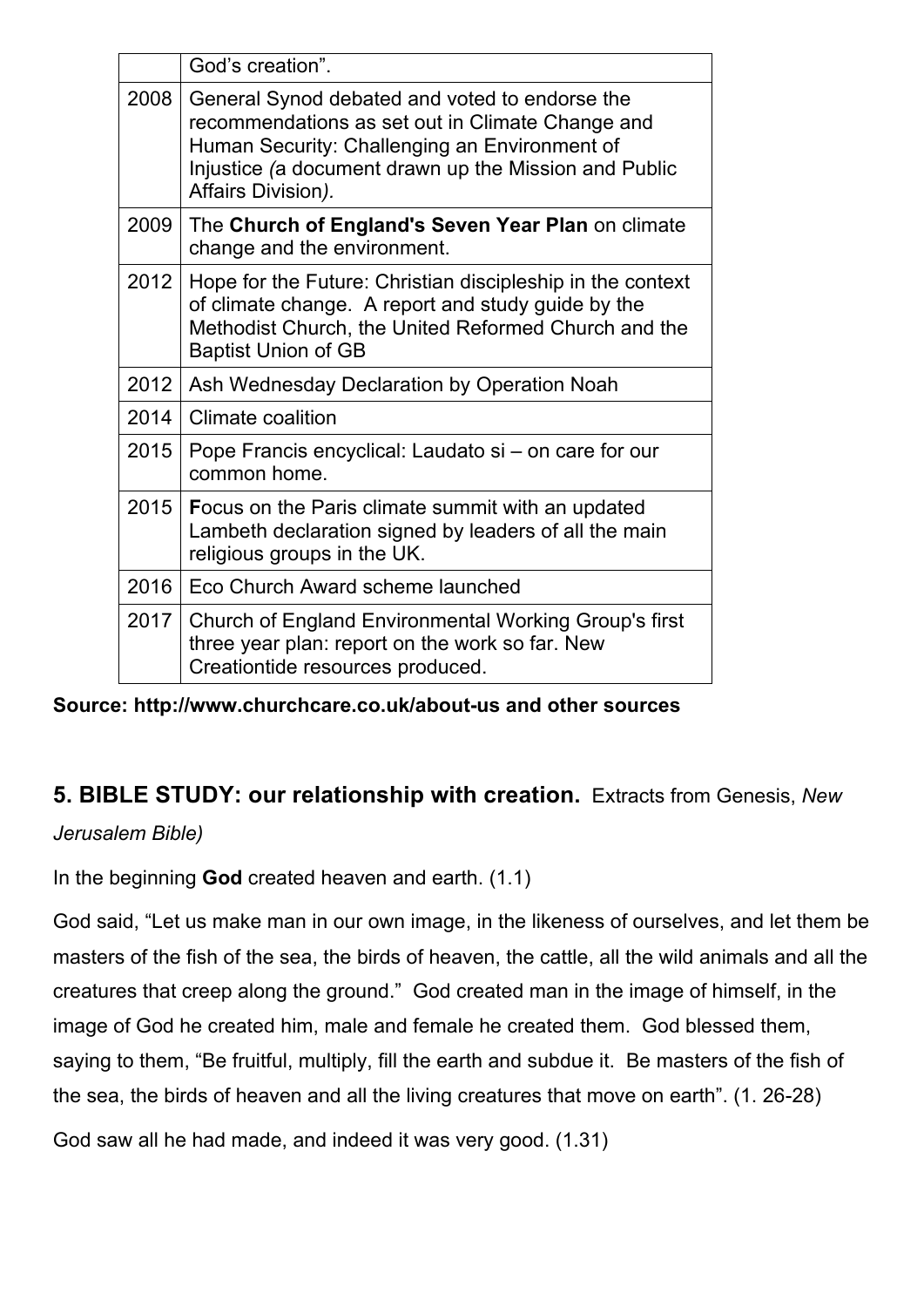God shaped man from the soil of the ground and blew the breath of life into his nostrils, and man became a living being. God planted a garden in Eden, which is in the east, and there he put the man he had fashioned (2. 7-8)

## **6. SILENT PRAYER AND REFLECTION**

### **Prayers**

We give you thanks, most gracious God, for the beauty of the earth and sky and sea, for the richness of mountains, plains, and rivers; for the songs of birds and the loveliness of flowers. We praise you for these good gifts and pray that we may safeguard them for our posterity. Grant that we may continue to grow in our grateful enjoyment of your abundant creation, to the honour and glory of your Name, now and forever. *(Book of Common Prayer 1549)* 

Creator God, fill us with your love for the creation, for the natural world around us, for the earth from which we come and to which we will return. Awake in us energy to work for your world; let us never fall into complacency, ignorance, or being overwhelmed by the task before us. Help us to restore, remake, renew in Jesus' name. Amen

There is no plant in the ground but tells of your beauty O Christ. There is no creature on the earth, there is no life in the sea, but proclaims your goodness. There is no bird on the wing, there is no star in the sky, there is nothing beneath the sun, but is full of your blessing. Lighten my understanding of your presence all around O Christ. Kindle my will to be caring for Creation. We pray in your name, Amen. *From J Philip Newell (1994), Each Day and Each Night. Iona Community*

## **Reflections**

Walk with love and care on God's earth; walk with vital awareness of God's comprehensive vision and purpose for creation; walk with awe and gratitude to ensure justice to the trees and rivers as well as the person next to you – they are not without purpose in God's vision. (*Archdeacon Taimalelagi Fagamalama Tuatagaloa, Samoa, in USPG, Faith in a changing climate).* 

Earth is the theatre of God's glory, the playground of God's delight, the garden of God's encounter with us … Cherishing creation is the way we show God our gratitude, the way we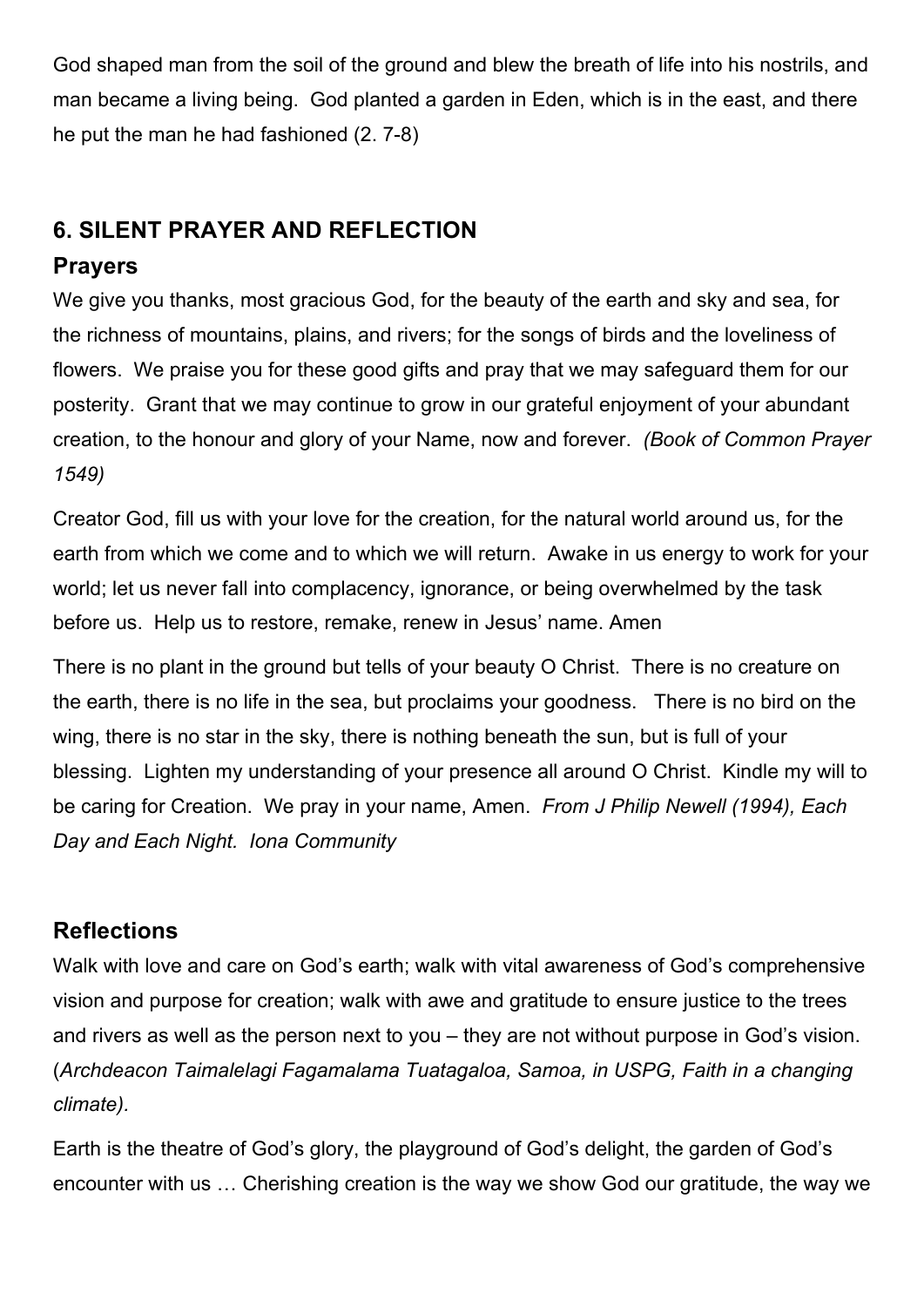humbly acknowledge our creatureliness, and an important way in which we worship. *(Sam Wells (2016) How then shall we live? P.35)*

Even if I knew that tomorrow the world would go to pieces, I would still plant my apple tree. *(Martin Luther, 1483-1546)*

If ever there were an urgent moral and spiritual issue, this is it. We risk a twofold betrayal – of our responsibility to the Creator for the good stewardship of His creation, and of our responsibility to our vulnerable neighbours, here and worldwide, who bear the brunt of environmental degradation and looming crisis – not to mention our responsibility to generations to come, our own children and grandchildren. We need to show a deeper faithfulness to God and our neighbour' *(Dr Rowan Williams, in the Church of England Environment Officers' campaign leaflet, Hope for the future).*

## **7. SHARING IDEAS ON ACTION and CONGREGATIONAL INVOLVEMENT, 2017/18**

## **SUGGESTIONS for Action between now and end of 2018:**

**1. Awareness raising, see also Connections below.** 

**1.** Discuss 'Faith in a Changing Climate' (USPG booklet)

2. Exhibition at back of Church or in Hall

**3.** Show an Operation Noah video. http://operationnoah.org/ Operation Noah is an ecumenical Christian charity helping our response to the growing threat of catastrophic climate change. There are three videos to choose from.

**4.** Celebrate Earth Day 2018. Earth Day is a US based environmental movement. Earth Day Network is the world's largest recruiter to the environmental movement. More than 1 billion people now participate in Earth Day activities each year, making it the largest civic observance in the world. We work through a combination of education, public policy, and consumer campaigns. https://www.earthday.org/about/

#### **2. Commitments**

1. Assess our own individual contributions to climate change. One online survey is: http://climatesurvey.geodata.soton.ac.uk/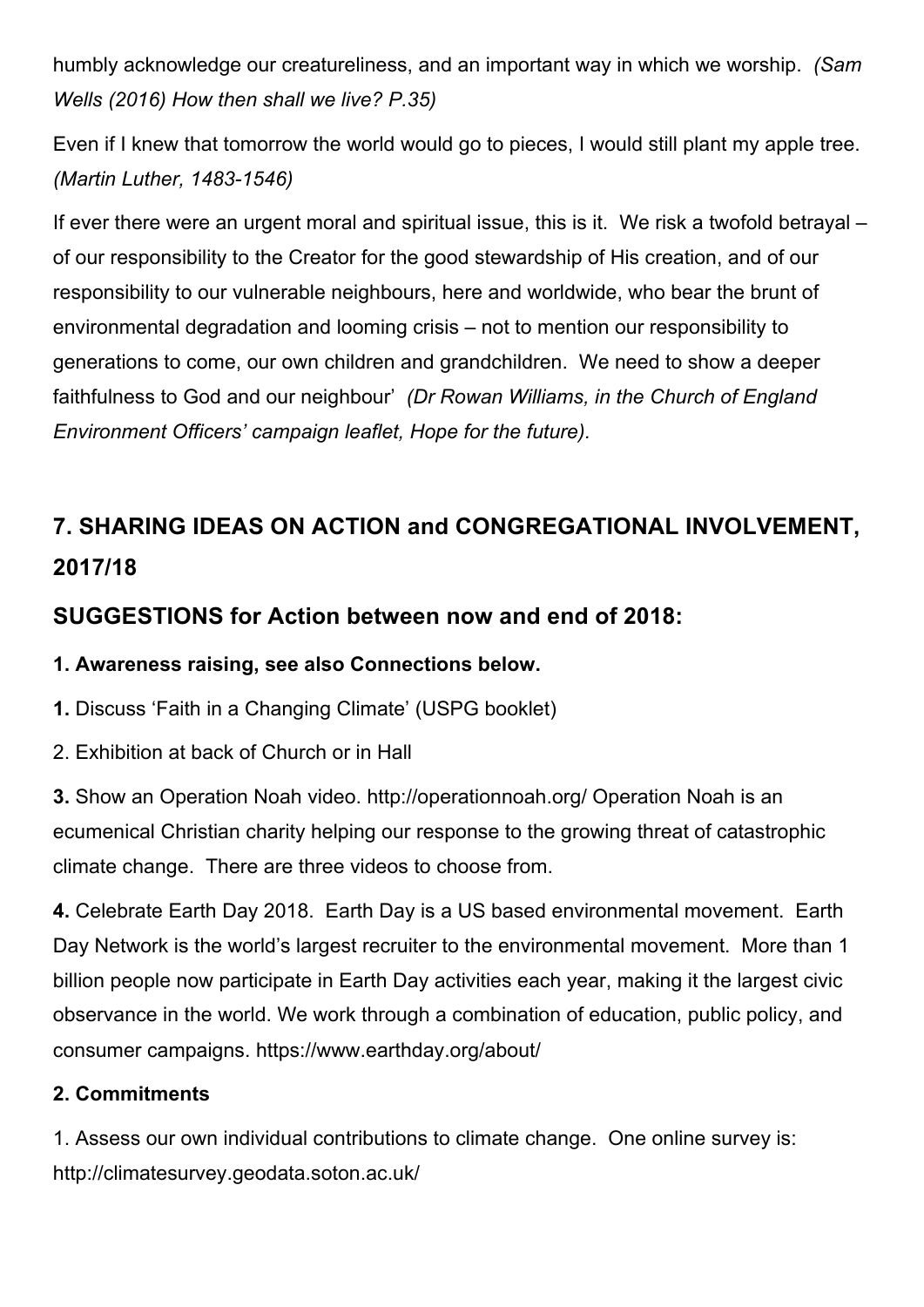2. Participate in EcoChurch. https://ecochurch.arocha.org.uk/ This is an award scheme, based on an audit tool that has been developed by the charity A Rocha (Portugese for The Rock), a Christian charity working world wide for the protection and restoration of the natural world. There is a free online survey and supporting resources designed to equip our church to express our care for God's world in our worship and teaching; in how we look after our buildings and land; in how we engage with our local community and in global campaigns, and in our personal lifestyles. This would preferably be done through the PCC/Ministry and Mission committee.

3. Offset unavoidable carbon emissions through Climate Stewards. This is also initiated by A Rocha, and enables you to support carbon mitigation projects in Ghana, Mexico and Kenya. https://www.climatestewards.org

4. Carbon Fast in Lent 2018 (have leaflet) as churches in south west England did. https://ecochurchsouthwest.org.uk/carbon-fast

5. Meeting with Zac Goldsmith as per suggestions in USPG leaflet p26

#### **3. Connections**

1.Churches Together in Kew (our reps, Annabel and Gabrielle)

i. Organise series of talks. Suggested speakers: Ian Christie, local Diocesan rep who works at Kingston University; David Atkinson (retired Bishop, see his appendix in Sustainable Faith booklet); Bishop Richard (chairs Diocesan Environmental group); someone from Kew Gardens.

ii. Develop Life Style leaflet together (Wiltshire Churches as example)

iii. A day or half day of reflection on *Laudato Si (Praised be!), Pope Francis' encyclical (2015)* on care for our common home.

3. Christian Aid Week 2018; Christian Aid Walk 2018

4. Deanery Synod?

4. Links to Junior Church (Helen and Lauren)

5. Kew Gardens. Find ways of developing our relationship with the Royal Botanic Gardens so that we understand better through them the effects of climate change and their implications for people in different parts of the world.

#### **4. Prayer and worship:**

1. Invite Bishop Richard (chairs the Diocesan Environmental Group) to preach